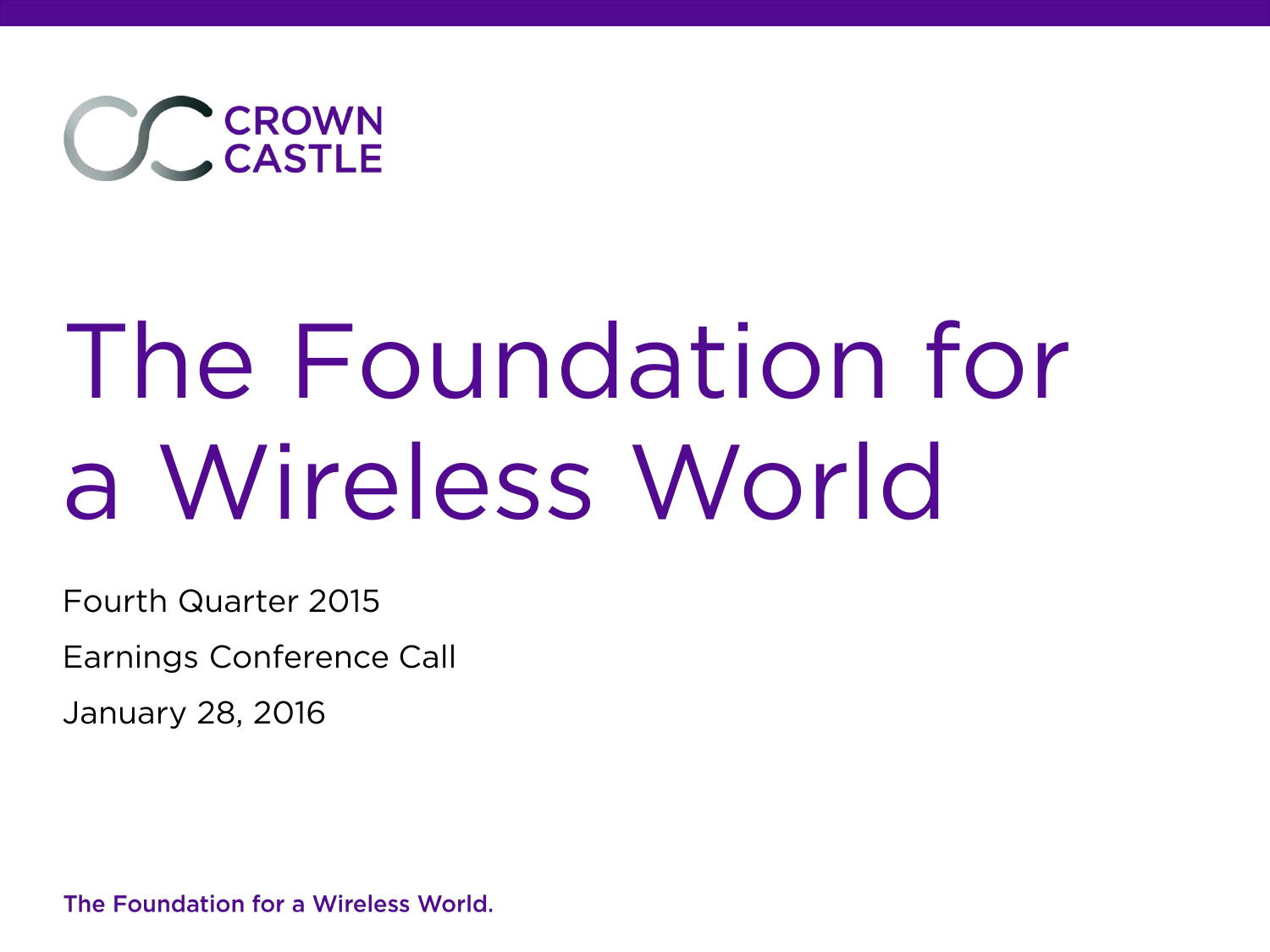### Cautionary Information

This presentation contains forward-looking statements and information that are based on management's current expectations. Such statements include our Outlook and plans, projections, and estimates regarding (1) potential benefits, returns and shareholder value which may be derived from our business, assets, investments, dividends and acquisitions, including on a long-term basis, (2) our strategy and strategic position and strength of our business, (3) wireless consumer demand, (4) demand for our wireless infrastructure and services, (5) the executive management succession plan, (6) carrier network investments and upgrades, and the benefits which may be derived therefrom, (7) our growth and long-term prospects, (8) our dividends, including our dividend plans, the amount and growth of our dividends, the potential benefits therefrom and the tax characterization thereof, (9) the U.S. wireless market, (10) leasing activity, including the impact of such leasing activity on our results and Outlook, (11) capital allocation, (12) the Sunesys acquisition, including potential benefits and impact therefrom and growth related thereto, (13) our investments, including in small cells, and the potential benefits therefrom, (14) availability and adequacy of cash flows and liquidity for, or plans regarding, future discretionary investments, (15) the location and level of our activities, including with respect to small cells, (16) nonrenewal of leases and decommissioning of networks, including timing, the impact thereof and decommissioning fees, (17) capital expenditures, including sustaining capital expenditures, (18) timing items, (19) straight-line adjustments, (20) tower acquisitions and builds, (21) expenses, including general and administrative expense, (22) site rental revenues and Site Rental Revenues, as Adjusted, (23) site rental cost of operations, (24) site rental gross margin and network services gross margin, (25) Adjusted EBITDA, (26) interest expense and amortization of deferred financing costs, (27) FFO, including on a per share basis, (28) AFFO, including on a per share basis, (29) Organic Site Rental Revenues and Organic Site Rental Revenue growth, (30) net income (loss), including on a per share basis, (31) our common shares outstanding, including on a diluted basis, and (32) the utility of certain financial measures, including non-GAAP financial measures. As used herein, the term "including", and any variation thereof, means "including, without limitation."

Such forward-looking statements are subject to certain risks, uncertainties and assumptions, including prevailing market conditions and other factors. Should one or more of these risks or uncertainties materialize, or should any underlying assumptions prove incorrect, actual results may vary materially from those expected. More information about potential risk factors which could affect our results is included in our filings with the Securities and Exchange Commission. The Company assumes no obligation to update publicly any forward-looking statements, whether as a result of new information, future events or otherwise.

This presentation includes certain non-GAAP financial measures, including Adjusted EBITDA, AFFO and Organic Site Rental Revenue. Tables reconciling such non-GAAP financial measures are set forth in the Supplemental Information Package posted in the Investors section of Crown Castle's website at http://investor.crowncastle.com.

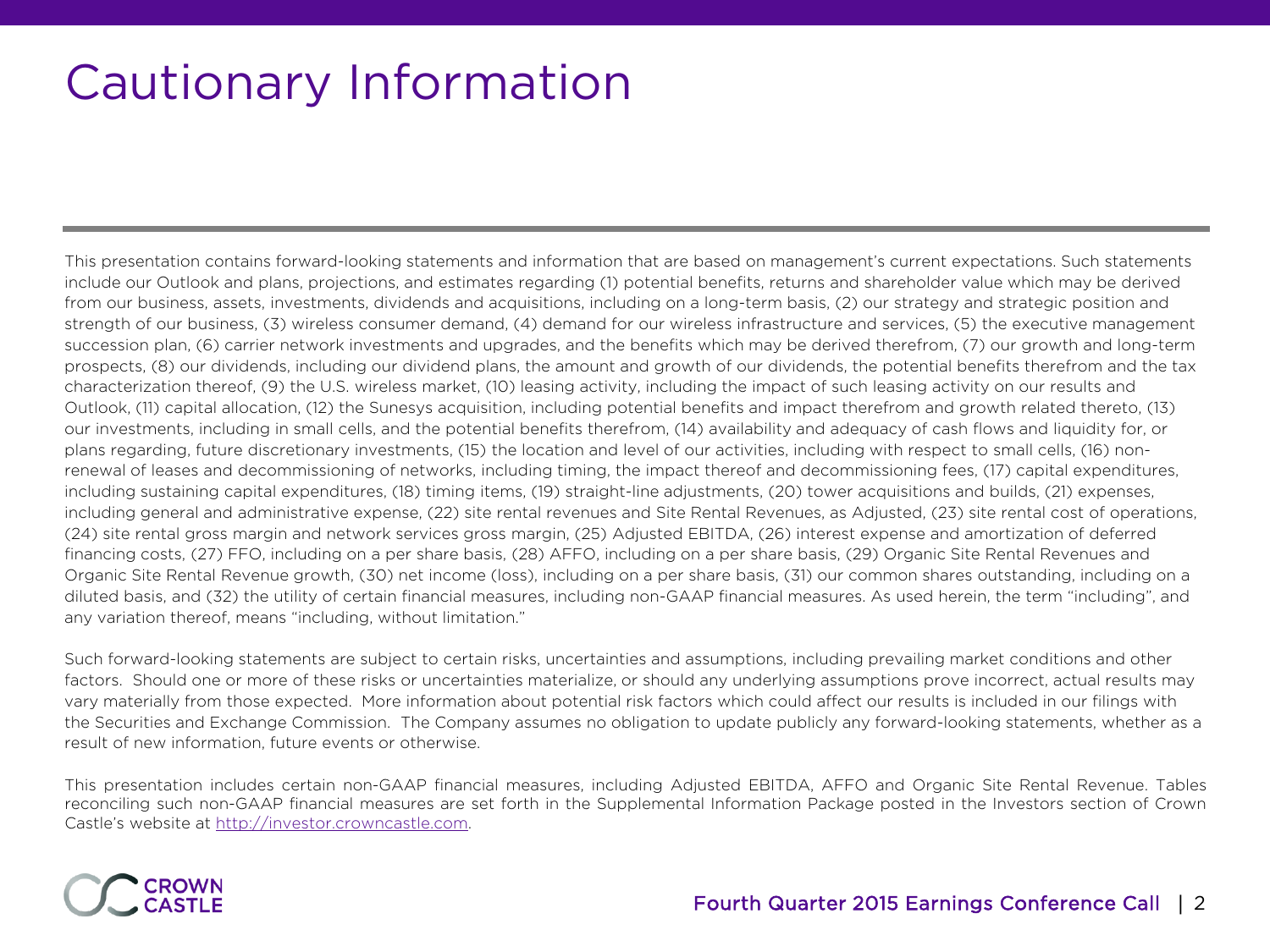### Executive Summary

- Exceeded midpoint of previously provided fourth quarter and full year 2015 Outlook for site rental revenues, Adjusted EBITDA and AFFO, resulting in 8% growth in AFFO per share from 2014 to 2015
- Increased midpoint of full year 2016 Outlook for site rental revenues, Adjusted EBITDA and AFFO by \$10 million, \$12 million and \$11 million, respectively
- Increased midpoint of full year 2016 Outlook for AFFO per share to \$4.68, representing an increase of approximately 9% year-over-year
- 2015 Accomplishments:
	- Achieved an investment grade credit rating from each of S&P and Fitch Ratings
	- Redeployed capital from the divestiture of our Australian subsidiary to acquire Sunesys and strengthen our leadership position in wireless infrastructure in the U.S.
- Announced CEO succession plan; effective June 1, 2016, Jay Brown will become President and Chief Executive Officer

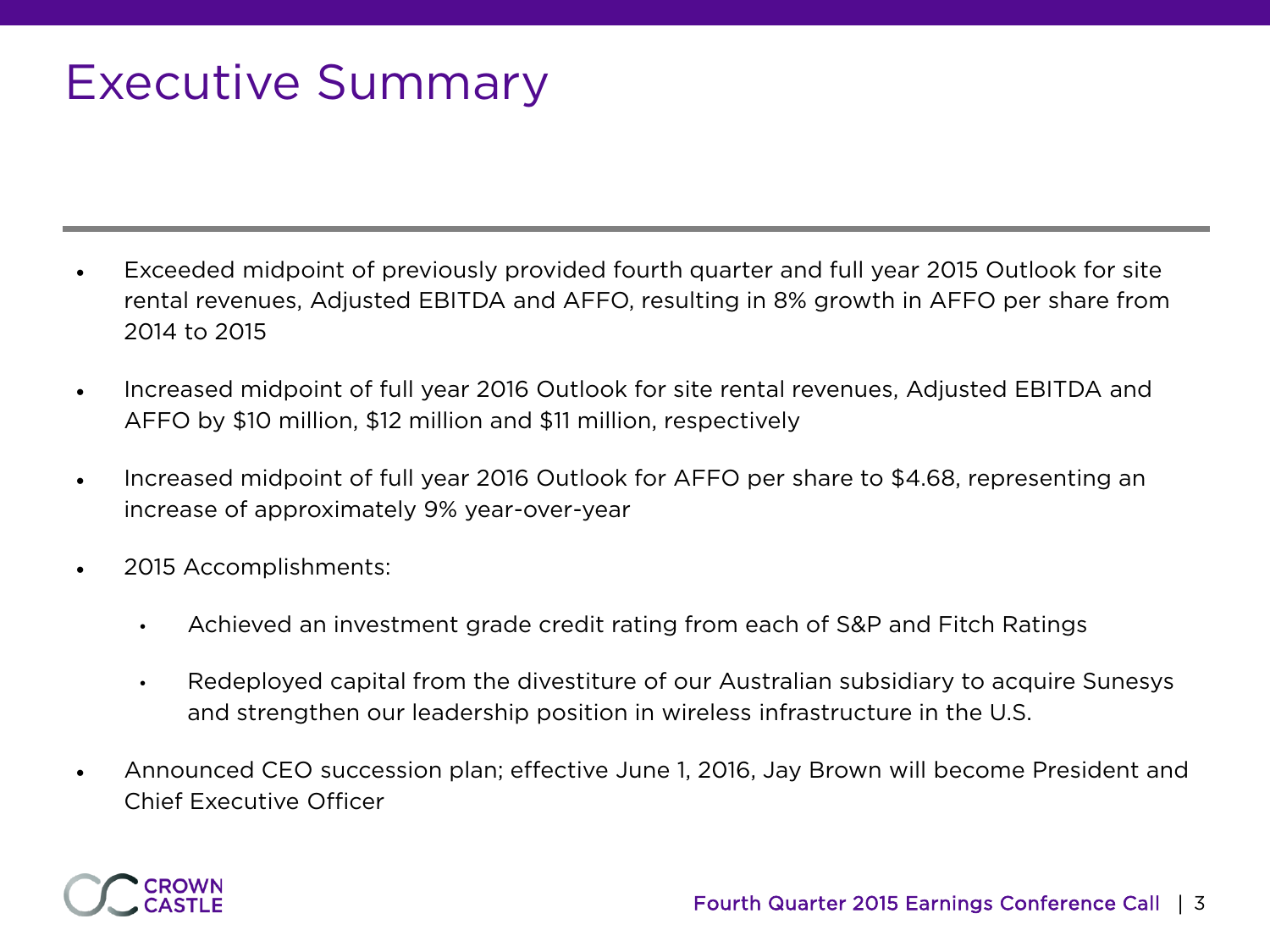### Q4 2015 Highlights

Site Rental Revenue (\$ in millions)



• ~9% year-over-year growth in site rental revenues

Fourth Quarter 2015 Earnings Conference Call | 4

Note: Components may not sum due to rounding

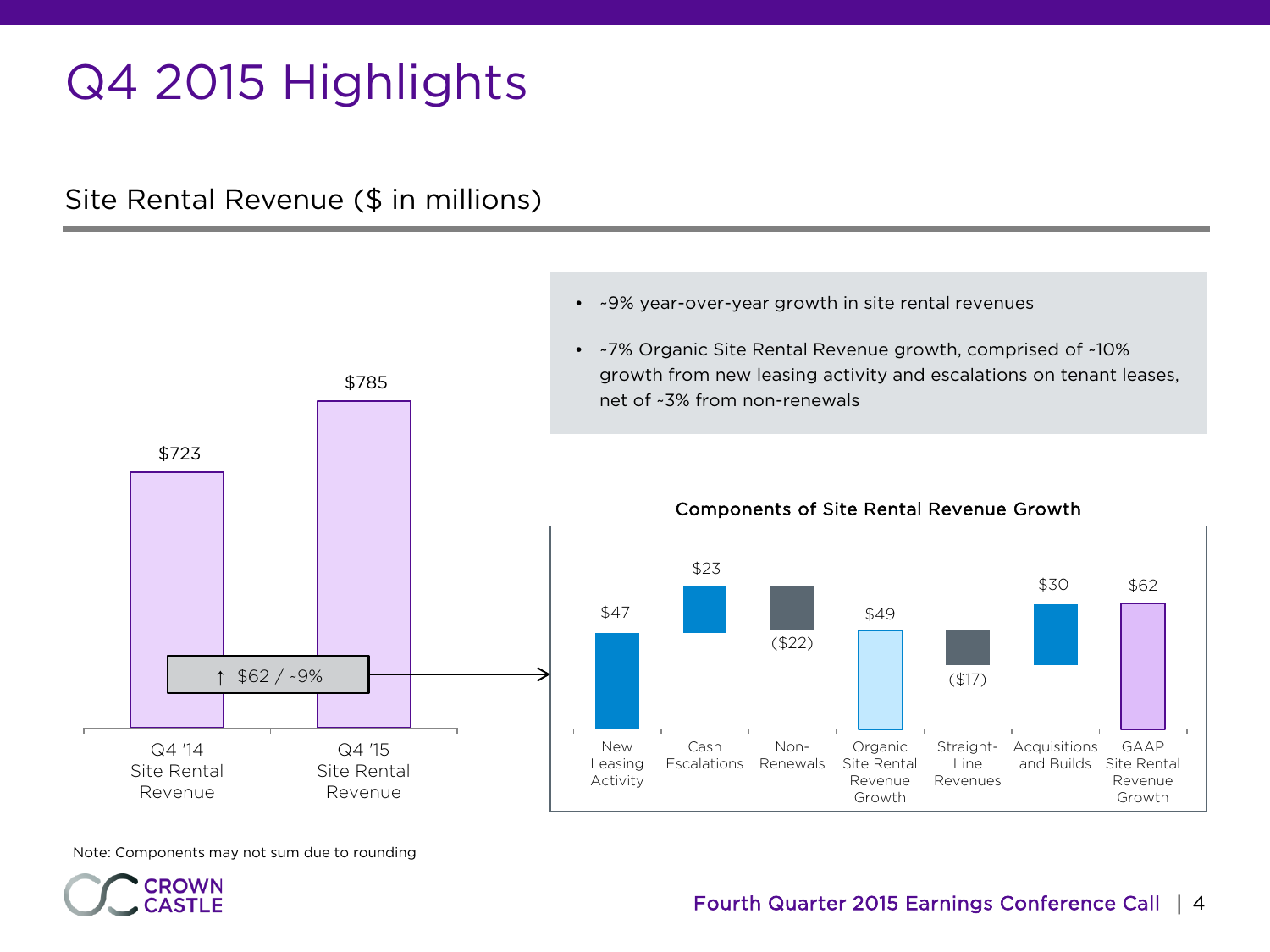## Q4 2015 Highlights (continued)

#### (\$ in millions, except per share amounts)



AFFO



Results reflect:

**↑** ~4%

AFFO per Share

- Strong leasing activity, which is expected to continue throughout 2016
- Contribution from Sunesys acquisition to site rental gross margin of \$19 million and general and administrative expenses of \$4 million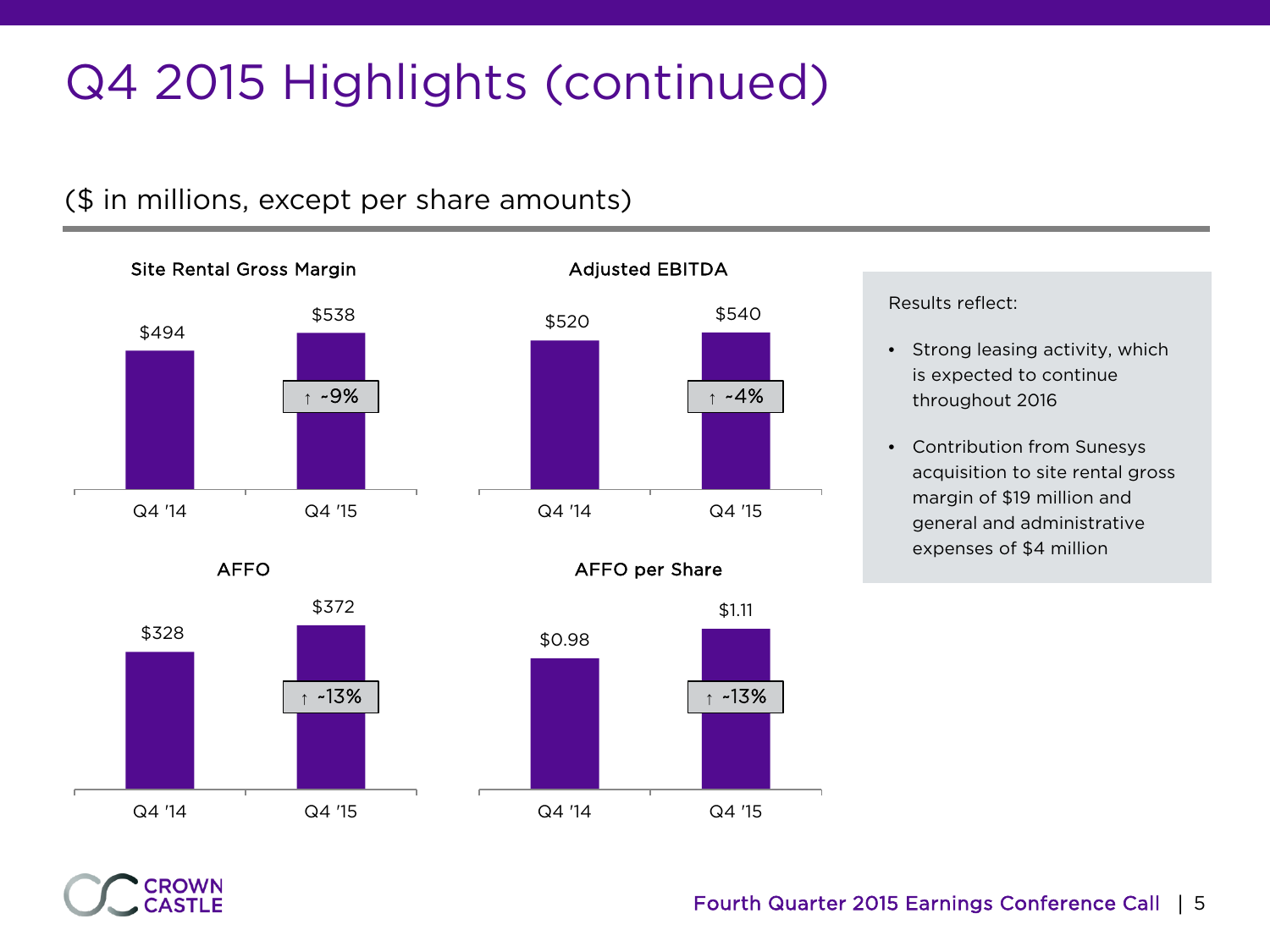### Financing and Investment Summary

### Q4 2015 Capital Deployment (\$ in millions)



Total: \$251 million

- Continued proactive approach with land program:
	- Completed over 20,000 land transactions since launch of program
	- ~76% of site rental gross margin is generated on land owned or controlled for 20+ years, with 36% of site rental gross margin generated on owned land
	- Average remaining ground lease term of ~31 years
- Paid a quarterly common stock dividend of \$0.885 per common share, or ~\$295 million in aggregate
- Closed a \$5.5 billion Senior Unsecured Credit Facility ("New Facility") in January 2016
	- Proceeds from the New Facility, together with cash on hand, were used to repay our previous Senior Secured Credit Facilities
	- \$1.6 billion of availability under 5-Year Revolver as of January 26, 2016